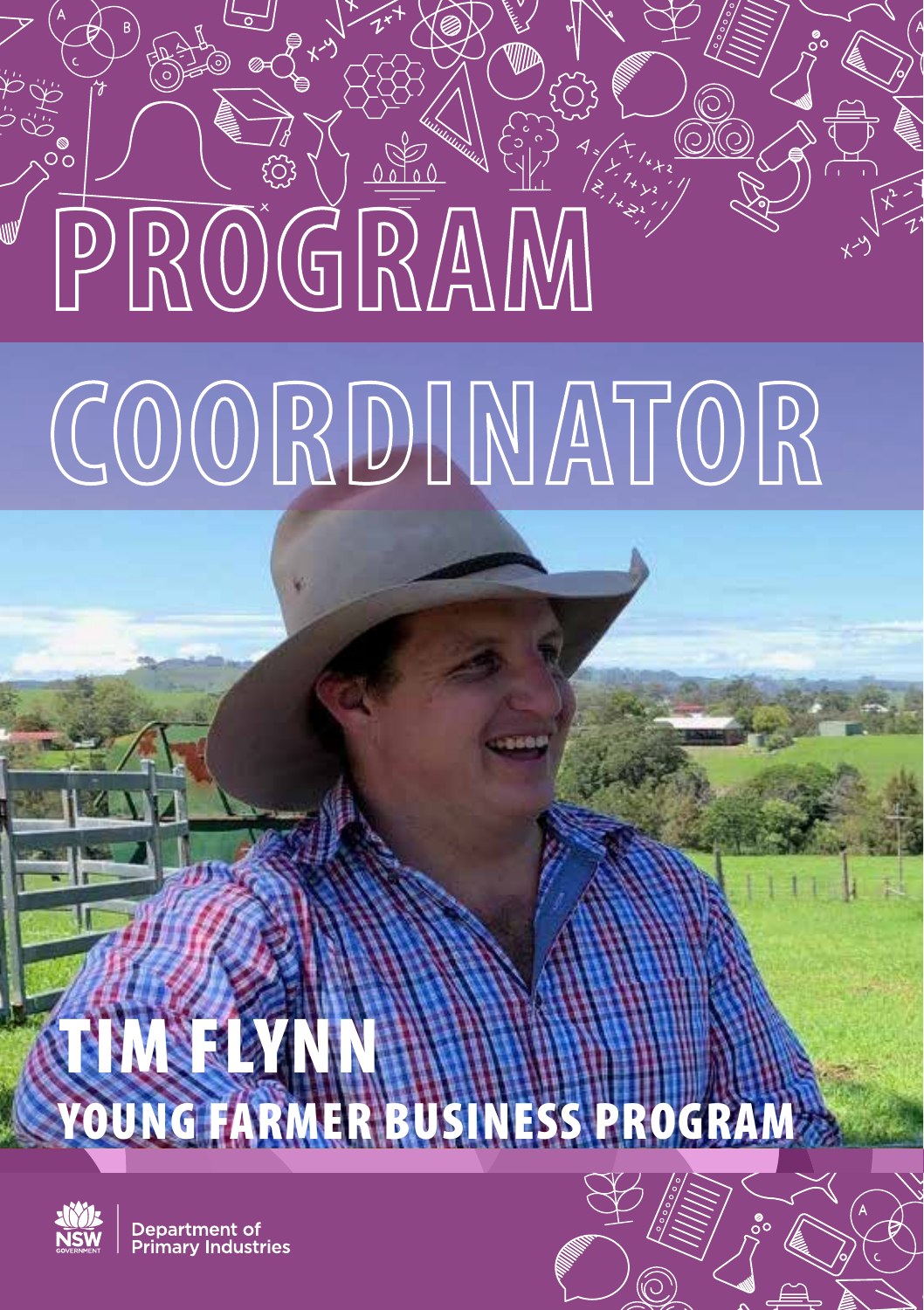# **PURPOSE OF YOUR ROLE**

The Young Farmer Business Program is aimed at getting 18 to 35-year-old farmers and fishers out of the paddock and into the office so they can run better businesses - to help them be just as good at planning for and running their business as they are at shearing sheep and growing fruit and harvesting oysters.

### **How does that help build stronger primary industries?**

Five years ago, the NSW Government ran a survey of young farmers and fishers in New South Wales and asked them what the government could do for them to support them in their businesses. Three issues were identified; access to finance to buy farms, access to farms themselves, and a lack of business skills and financial literacy. The State government recognised that of those three issues they could make a difference by starting a program, getting some staff on the ground o work with experts to try and improve financial literacy and business acumen for young farmers and fishers.



#### **A TYPICAL DAY IN YOUR ROLE**

What I love about farming and what I love about this job is that I am doing something different every day. One day I could be presenting a workshop with a business expert to twenty young farmers, next I could be designing a new product to try and meet another gap and find another solution for young farmers; the next day I could be spending some time in the office making sure everything goes to plan and planning for the future and the next day I could be doing some really boring admin stuff but it all comes together and makes sure the fun stuff goes smoothly.

#### **TRAINING / EDUCATION**

No formal qualifications are needed but I think being able to complete a university degree demonstrates that you have the skills to apply yourself to do a role like this. I think the other key to success is a knowledge of the industry informally. Farmers like to know that you understand their needs and if you can show them that you do understand through knowledge of the industry, I think that's really important.



#### **PERSONAL ATTRIBUTES THAT ARE USEFUL IN THIS ROLE?**

- Number one above all else is communication. If you're a good communicator you can normally work your way through to a solution to any problem.
- Other attributes are things you learn growing up in regional New South Wales things like hard work, being on time, trying your hardest. All those attributes I think are the key to success in this role.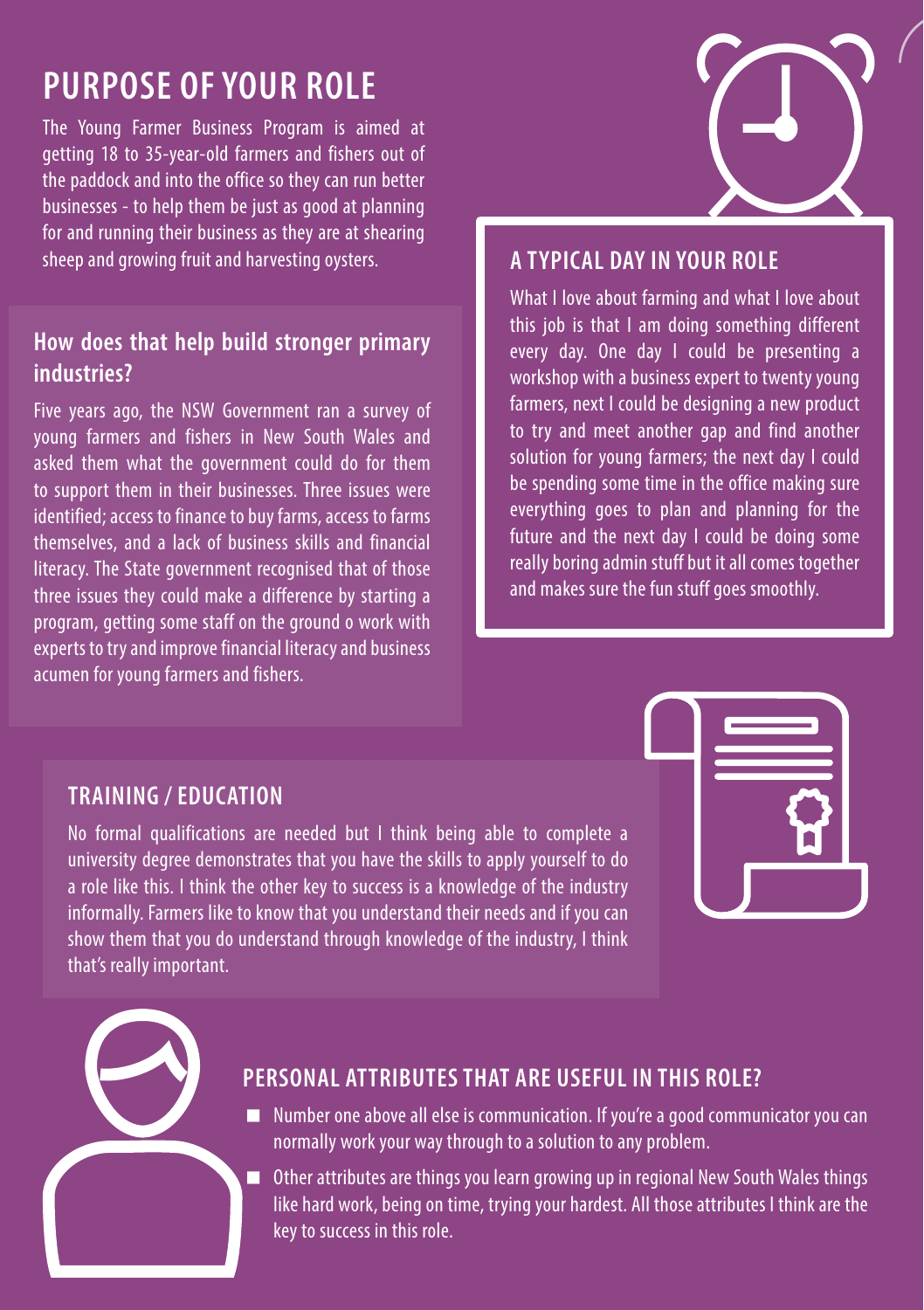*"Farmers like to know that you understand their needs, if you can show them that you understand through knowledge of the industry, I think that's really important."*

# **WHAT IMPACT DO YOU SEE TECHNOLOGY HAVING IN THIS FIELD IN THE NEXT 20 YEARS?**

I see technology playing a really big part. We predominantly do face to face events I think human beings are social animals, we like to see each other face to face. COVID-19 has been a real catalyst for us to move to online events and as New South Wales is a really big state, technology and webinars enable us to connect and to help out isolated farmers.





I love working with like-minded people. I've always been a really business minded person and this job gives me an opportunity to explore that passion and work with other young people and try and solve their problems, which is really great.

I could do without a lot of paper work, if I could just be out on the road all of the time I would love that but unfortunately the fun stuff doesn't come without the preparation. So if I could do without anything it would be the paperwork.

# **DOES CREATIVITY PLAY A PART IN THIS ROLE?**

Creativity definitely plays a part in this role. I'm not a very creative person myself, I'm lucky the rest of the team helps me out a bit on the creative side. I'm more of a numbers person but creativity is really important to a role like this because you've got to think of new ways to try and engage with young farmers or to try and find a solution so creativity and outside the box thinking is definitely important.